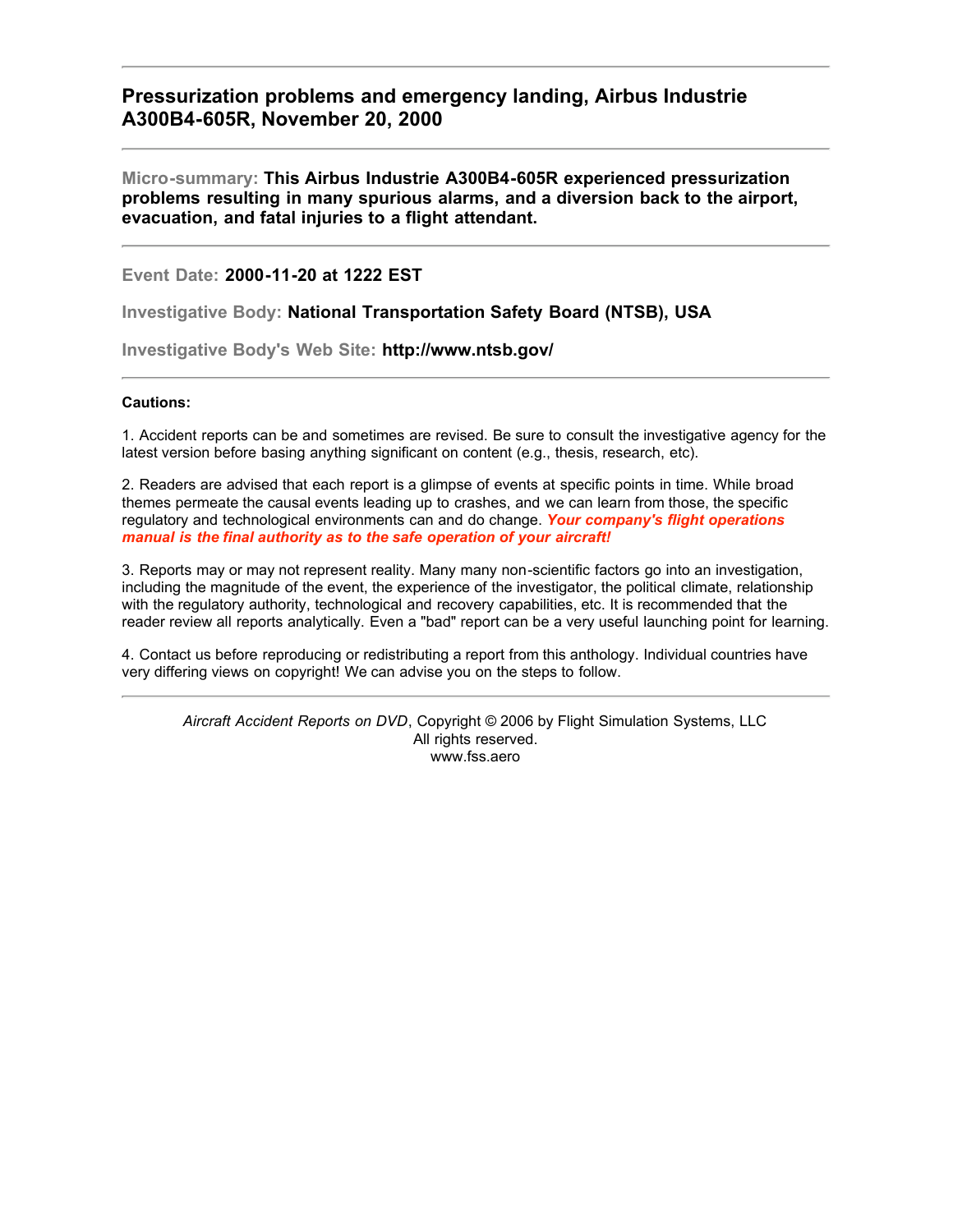| <b>National Transportation Safety Board</b>                                                                                                                                                                                                                   |                                                                                                                                                                                                                                                                                                                                                                                                                                                                                                                                                                                                                                                                                                                                                                                                                                                                                                                                                                                                                                                                                                                                                                                                                                                                                                                                                                                                                                                                                                                                                                                                                                                                                         |                                                                                                                                                                                                                                                                                                                                                                                                          | NTSB ID: MIA01FA029       |  |                                  |  | Aircraft Registration Number: N14056 |  |                                                                                     |  |  |
|---------------------------------------------------------------------------------------------------------------------------------------------------------------------------------------------------------------------------------------------------------------|-----------------------------------------------------------------------------------------------------------------------------------------------------------------------------------------------------------------------------------------------------------------------------------------------------------------------------------------------------------------------------------------------------------------------------------------------------------------------------------------------------------------------------------------------------------------------------------------------------------------------------------------------------------------------------------------------------------------------------------------------------------------------------------------------------------------------------------------------------------------------------------------------------------------------------------------------------------------------------------------------------------------------------------------------------------------------------------------------------------------------------------------------------------------------------------------------------------------------------------------------------------------------------------------------------------------------------------------------------------------------------------------------------------------------------------------------------------------------------------------------------------------------------------------------------------------------------------------------------------------------------------------------------------------------------------------|----------------------------------------------------------------------------------------------------------------------------------------------------------------------------------------------------------------------------------------------------------------------------------------------------------------------------------------------------------------------------------------------------------|---------------------------|--|----------------------------------|--|--------------------------------------|--|-------------------------------------------------------------------------------------|--|--|
| <b>FACTUAL REPORT</b>                                                                                                                                                                                                                                         |                                                                                                                                                                                                                                                                                                                                                                                                                                                                                                                                                                                                                                                                                                                                                                                                                                                                                                                                                                                                                                                                                                                                                                                                                                                                                                                                                                                                                                                                                                                                                                                                                                                                                         | Most Critical Injury: Fatal<br>Occurrence Date: 11/20/2000                                                                                                                                                                                                                                                                                                                                               |                           |  |                                  |  |                                      |  |                                                                                     |  |  |
| AVIATION                                                                                                                                                                                                                                                      |                                                                                                                                                                                                                                                                                                                                                                                                                                                                                                                                                                                                                                                                                                                                                                                                                                                                                                                                                                                                                                                                                                                                                                                                                                                                                                                                                                                                                                                                                                                                                                                                                                                                                         |                                                                                                                                                                                                                                                                                                                                                                                                          | Occurrence Type: Accident |  |                                  |  | Investigated By: NTSB                |  |                                                                                     |  |  |
| Location/Time                                                                                                                                                                                                                                                 |                                                                                                                                                                                                                                                                                                                                                                                                                                                                                                                                                                                                                                                                                                                                                                                                                                                                                                                                                                                                                                                                                                                                                                                                                                                                                                                                                                                                                                                                                                                                                                                                                                                                                         |                                                                                                                                                                                                                                                                                                                                                                                                          |                           |  |                                  |  |                                      |  |                                                                                     |  |  |
| Nearest City/Place                                                                                                                                                                                                                                            | State                                                                                                                                                                                                                                                                                                                                                                                                                                                                                                                                                                                                                                                                                                                                                                                                                                                                                                                                                                                                                                                                                                                                                                                                                                                                                                                                                                                                                                                                                                                                                                                                                                                                                   | Local Time<br>Zip Code                                                                                                                                                                                                                                                                                                                                                                                   |                           |  |                                  |  | Time Zone                            |  |                                                                                     |  |  |
| <b>MIAMI</b>                                                                                                                                                                                                                                                  | <b>FL</b>                                                                                                                                                                                                                                                                                                                                                                                                                                                                                                                                                                                                                                                                                                                                                                                                                                                                                                                                                                                                                                                                                                                                                                                                                                                                                                                                                                                                                                                                                                                                                                                                                                                                               | 33159                                                                                                                                                                                                                                                                                                                                                                                                    |                           |  | 1222                             |  | <b>EST</b>                           |  |                                                                                     |  |  |
| Airport Proximity: On Airport                                                                                                                                                                                                                                 |                                                                                                                                                                                                                                                                                                                                                                                                                                                                                                                                                                                                                                                                                                                                                                                                                                                                                                                                                                                                                                                                                                                                                                                                                                                                                                                                                                                                                                                                                                                                                                                                                                                                                         | Distance From Landing Facility: 0.5<br>Direction From Airport: 270                                                                                                                                                                                                                                                                                                                                       |                           |  |                                  |  |                                      |  |                                                                                     |  |  |
| <b>Aircraft Information Summary</b>                                                                                                                                                                                                                           |                                                                                                                                                                                                                                                                                                                                                                                                                                                                                                                                                                                                                                                                                                                                                                                                                                                                                                                                                                                                                                                                                                                                                                                                                                                                                                                                                                                                                                                                                                                                                                                                                                                                                         |                                                                                                                                                                                                                                                                                                                                                                                                          |                           |  |                                  |  |                                      |  |                                                                                     |  |  |
| Aircraft Manufacturer                                                                                                                                                                                                                                         |                                                                                                                                                                                                                                                                                                                                                                                                                                                                                                                                                                                                                                                                                                                                                                                                                                                                                                                                                                                                                                                                                                                                                                                                                                                                                                                                                                                                                                                                                                                                                                                                                                                                                         |                                                                                                                                                                                                                                                                                                                                                                                                          | Model/Series              |  |                                  |  |                                      |  | Type of Aircraft                                                                    |  |  |
| Airbus Industrie                                                                                                                                                                                                                                              |                                                                                                                                                                                                                                                                                                                                                                                                                                                                                                                                                                                                                                                                                                                                                                                                                                                                                                                                                                                                                                                                                                                                                                                                                                                                                                                                                                                                                                                                                                                                                                                                                                                                                         |                                                                                                                                                                                                                                                                                                                                                                                                          | A300B4-605R               |  |                                  |  |                                      |  | Airplane                                                                            |  |  |
| Sightseeing Flight: No                                                                                                                                                                                                                                        |                                                                                                                                                                                                                                                                                                                                                                                                                                                                                                                                                                                                                                                                                                                                                                                                                                                                                                                                                                                                                                                                                                                                                                                                                                                                                                                                                                                                                                                                                                                                                                                                                                                                                         |                                                                                                                                                                                                                                                                                                                                                                                                          |                           |  | Air Medical Transport Flight: No |  |                                      |  |                                                                                     |  |  |
| Narrative                                                                                                                                                                                                                                                     |                                                                                                                                                                                                                                                                                                                                                                                                                                                                                                                                                                                                                                                                                                                                                                                                                                                                                                                                                                                                                                                                                                                                                                                                                                                                                                                                                                                                                                                                                                                                                                                                                                                                                         |                                                                                                                                                                                                                                                                                                                                                                                                          |                           |  |                                  |  |                                      |  |                                                                                     |  |  |
| Brief narrative statement of facts, conditions and circumstances pertinent to the accident/incident:<br>HISTORY OF FLIGHT                                                                                                                                     |                                                                                                                                                                                                                                                                                                                                                                                                                                                                                                                                                                                                                                                                                                                                                                                                                                                                                                                                                                                                                                                                                                                                                                                                                                                                                                                                                                                                                                                                                                                                                                                                                                                                                         |                                                                                                                                                                                                                                                                                                                                                                                                          |                           |  |                                  |  |                                      |  |                                                                                     |  |  |
| information.<br>was the pilot flying.<br>down.<br>10,000 feet.                                                                                                                                                                                                | registered to Wilmington Trust Company, and operated by American Airlines, Inc., as flight 1291, a<br>Title 14 CFR Part 121 scheduled international passenger flight, from Miami, Florida, to Port Au<br>Prince, Haiti, had a flight attendant receive fatal injuries during an emergency evacuation after<br>the flight returned to Miami. Visual meteorological conditions prevailed at the time and an<br>instrument flight rules flight plan was filed. The aircraft received minor damage and the airline<br>transport-rated pilot, first officer, 5 flight attendants, 3 other crewmembers, and 100 passengers<br>were not injured. One flight attendant received fatal injuries, 3 passengers received serious<br>injuries, and 1 flight attendant and 18 passengers received minor injuries. The flight originated<br>from Miami, Florida, the same day, about 1149.<br>According to American Airlines, Inc. records, the captain reported for the accident flight at 1010<br>and the first officer reported at 1020.<br>The flight crew received departure paperwork for the<br>flight that included airplane information, weight and balance information, NOTAMS and weather<br>Flight 1291 departed the gate at 1120 and was airborne at 1149. The first officer<br>At 1156, during the climb to flight level 230, at about 16,000 feet above mean sea level (msl), the<br>captain stated to the copilot that the airplane was depressurizing and for him to get the airplane<br>The first officer disconnected the autopilot and began a descent. The flight crew notified<br>Miami Air Route Traffic Control Center of a pressurization problem and requested a descent to |                                                                                                                                                                                                                                                                                                                                                                                                          |                           |  |                                  |  |                                      |  | Miami Center cleared flight 1291 to descend to 10,000 feet. The captain switched to |  |  |
| manual pressurization control. At about 1159, after leveling at 10,000 feet, the flight crew<br>advised the controller that they were unable to control pressurization and requested a clearance to<br>return to Miami.<br>to contact Miami Approach Control. |                                                                                                                                                                                                                                                                                                                                                                                                                                                                                                                                                                                                                                                                                                                                                                                                                                                                                                                                                                                                                                                                                                                                                                                                                                                                                                                                                                                                                                                                                                                                                                                                                                                                                         |                                                                                                                                                                                                                                                                                                                                                                                                          |                           |  |                                  |  |                                      |  | The controller assigned a heading of 115 degrees and instructed the flight crew     |  |  |
| was 29 minutes.                                                                                                                                                                                                                                               |                                                                                                                                                                                                                                                                                                                                                                                                                                                                                                                                                                                                                                                                                                                                                                                                                                                                                                                                                                                                                                                                                                                                                                                                                                                                                                                                                                                                                                                                                                                                                                                                                                                                                         | At about 1214, after being cleared to land by the Miami Air Traffic Control Tower, the captain<br>declared an emergency, requested fire equipment to stand-by and stated to the tower controller:<br>"we are getting some warnings of a fire, although there is no evidence of a fire at this time."<br>Flight 1291 landed in Miami at about 1218. Total flight time for this abbreviated flight segment |                           |  |                                  |  |                                      |  |                                                                                     |  |  |
|                                                                                                                                                                                                                                                               | Shortly after landing, the airplane stopped on the taxiway and the flight crew requested fire<br>personnel to inspect the exterior of the airplane for any visible evidence of fire. At about 1220,<br>after being cleared to taxi to the ramp, a flight attendant called the captain on the intercom and<br>reported a smell of smoke in the middle lavatory. She said it smelled like rubber burning.<br>Immediately following this communication, the captain stated that he noticed that one of the cargo                                                                                                                                                                                                                                                                                                                                                                                                                                                                                                                                                                                                                                                                                                                                                                                                                                                                                                                                                                                                                                                                                                                                                                           |                                                                                                                                                                                                                                                                                                                                                                                                          |                           |  |                                  |  |                                      |  |                                                                                     |  |  |

*FACTUAL REPORT - AVIATION Page 1*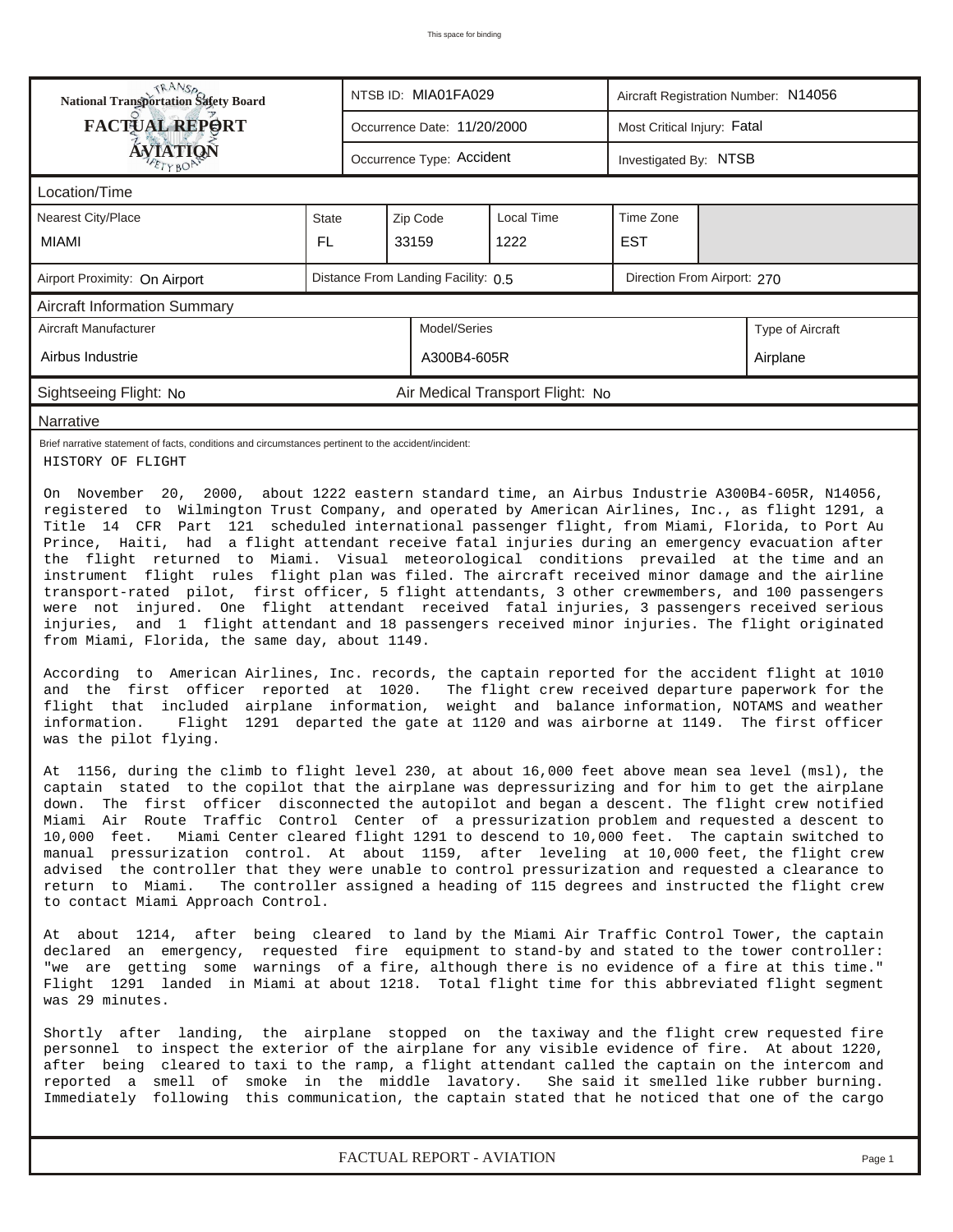

compartment fire detection loop lights was illuminated. He informed the ground controller, "we have a fire and we are going to evacuate right here."

The flight attendants experienced difficulty opening the cabin doors when the emergency evacuation was initiated. The captain was notified of this difficulty. While the captain was evaluating the problem, he said he heard a "whoosh" sound and then the cabin doors opened, emergency slides deployed and passengers evacuated the airplane.

At the captain's command to evacuate, the purser went to the L1 door and tried to open it, using one hand. The door would not open. The purser went back to the cockpit to tell the flight crew. The purser then came out of the cockpit and tried to open the door using both hands. He also heard someone from the back of the airplane state that the doors were not opening. Also, the number three and number four flight attendants stated their doors would not open. He was watching the purser out of the corner of his eye when all of a sudden there was an explosion. He was being pulled toward the L1 door and hit the corner of the lavatory and the L1 jump seat. He fell to the floor and blacked out momentarily. When he awoke the L1 door was open and the purser was on the ground about 60 feet from the airplane.

#### PERSONNEL INFORMATION

The captain held an Airline Transport Pilot certificate last issued on May 2, 1996, with airplane multiengine land, and instrument airplane ratings. He also held type ratings in the Airbus A-300B4-605R/A-310, Boeing 757 and 767, and Lockheed 300. At the time of the accident, the captain held an Federal Aviation Administration (FAA) first class medical certificate dated June 15, 2000. American Airlines hired the captain on February 8, 1985. A review of FAA records found no accident, incident or enforcement action. The captain last received a proficiency check in the Airbus A-300B4-605R on October 24, 2000.

The first officer held an FAA Airline Transport Pilot certificate last issued on June 22, 1999, with airplane single engine land, airplane multiengine land, rotorcraft helicopter, and instrument airplane and helicopter ratings. He also held type ratings in the A-300B4-605R/A-310 and the Lockheed L-382. At the time of the accident, the first officer held an FAA first class medical certificate dated, May 31, 2000, with no restrictions. American Airlines hired the first officer on June 29, 1998. A review of FAA records found no accident, incident or enforcement action. The first officer last received a proficiency check in the Airbus A-300B4-605R on June 13, 2000.

#### AIRPLANE INFORMATION

The airplane was an Airbus Industrie A-300B4-605R, serial number 463, U.S. registration N14056, manufactured in 1988. The airplane was equipped with two General Electric CF6-80C2A5 engines, which are rated at 61,500 pounds of takeoff thrust each. At the time of the accident, the airplane had accumulated 34,346 total flight hours.

Logbook records show the airplane was last inspected on September 28, 2000, 345 flight hours before the accident, when the airplane received a "B" check in accordance with the American Airlines continuous airworthiness program. On November 9, 2000, the aft pressurization outflow valve was changed.

WEIGHT AND BALANCE

The following information was obtained from the flight departure paperwork:

Basic Operating Weight 206669 lbs. Passenger Weight 21780 lbs.

*FACTUAL REPORT - AVIATION Page 1a*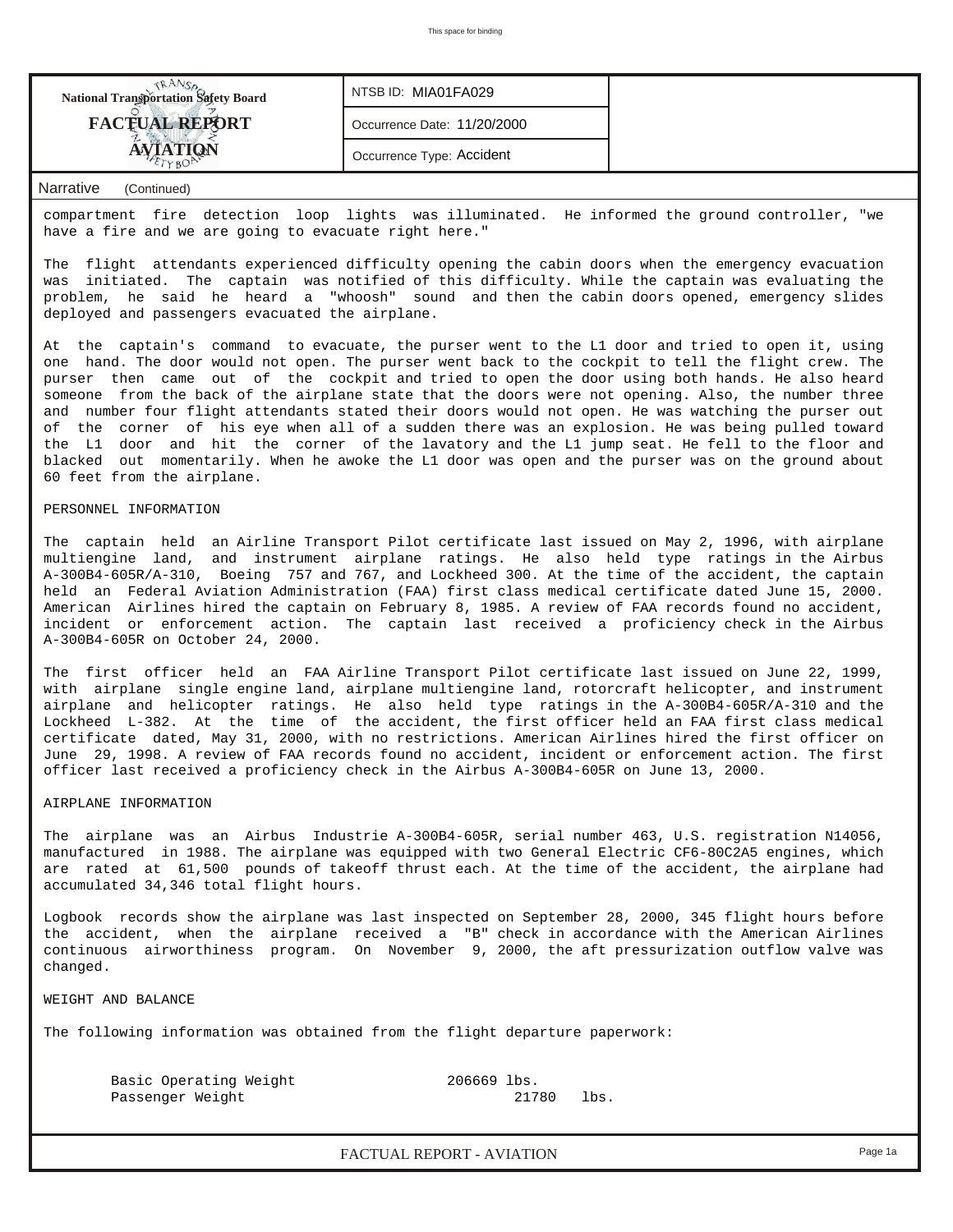| <b>NANSA</b><br>National Transportation Safety Board | NTSB ID: MIA01FA029         |             |      |
|------------------------------------------------------|-----------------------------|-------------|------|
| <b>FACTUAL REPORT</b>                                | Occurrence Date: 11/20/2000 |             |      |
| <b>AVIATION</b>                                      | Occurrence Type: Accident   |             |      |
| <b>Narrative</b><br>(Continued)                      |                             |             |      |
| Baggage Weight                                       | 11177                       | lbs.        |      |
| Zero Fuel Weight                                     |                             | 239626 lbs. |      |
| Maximum Zero Fuel Weight Allowed                     |                             | 288800 lbs. |      |
| Fuel                                                 | 55600                       | lbs.        |      |
| Ramp Weight                                          | 296626 lbs.                 |             |      |
| Maximum Ramp Weight Allowed                          | 380500 lbs.                 |             |      |
| Taxi Fuel Burn                                       | 1400 lbs.                   |             |      |
| Actual Takeoff Weight                                | 295226 lbs.                 |             |      |
| Maximum Takeoff Weight Allowed                       | 323800 lbs.                 |             |      |
| Estimated Fuel Burn to PAP                           |                             | 18965       | lbs. |

Takeoff center of gravity (CG) was 26.1 percent of the mean aerodynamic chord (MAC) and was within the approved limits of the airplane.

Estimated Landing Weight 267000 lbs.

Maximum Landing Weight Allowed 308600 lbs.

#### METEOROLOGICAL INFORMATION

The Miami International Airport 1238 surface weather observation was winds from 330 degrees at 8 knots, visibility 10 statute miles, clouds scattered at 2,500 feet above ground level, temperature 83 degrees F, dew point temperature 70 degrees F, altimeter setting 30.09 inches Hg. Visual meteorological conditions prevailed at the time.

#### FLIGHT RECORDERS

The cockpit voice recorder (CVR) was a Fairchild model A-100A s/n 50909. The CVR was brought to the audio laboratory of the National Transportation Safety Board (NTSB) on November 21, 2000. The CVR Group convened on November 29, 2000. A transcript was prepared of the entire 30:59-minute recording.

The solid state flight data recorder (FDR), Fairchild model FA2100 (serial number 00857), was removed from the aircraft and sent to the National Transportation Safety Board's laboratory in Washington, D.C. for readout and evaluation. A successful FDR readout was performed.

#### WRECKAGE AND IMPACT INFORMATION

The outflow valves and the compartments in which the outflow valves are located were inspected shortly after the accident for any signs of discrepancies which might have caused the pressurization problems reported by the flight crew. The aft outflow valve was noted to be in the fully closed position, and the forward outflow valve was in the 1/4 to 3/8 open position. Closer inspection of the aft outflow valve found that an insulation blanket was obstructing the intake side of the valve, and the blanket was drawn through the intake screen in some areas. Marks indicated the insulation blanket at sometime had blocked the butterfly of the outflow valve. In addition, many of the insulation blankets in the compartment containing the aft outflow valve were displaced from their proper positions and were not secured in place. Closer inspection of the forward outflow valve found that an insulation blanket was partially obstructing the intake side of that valve. This insulation blanket had impressions on it that were of the same size and shape as the complete intake grill. Inspection of the compartment containing the forward outflow valve and the forward cargo compartment found that many of the insulation blankets in these compartments were displaced from their proper positions and were not secured in place.

All seven of the aircraft's lavatories were inspected to look for any signs of smoke or fire. The lavatories' waste bins, water heaters, and overhead spaces were all checked and no signs of soot or fire were found. A cigarette was found at the bottom of the waste bin for lavatory Y. All of the galleys on the aircraft were inspected to look for any signs of smoke or fire. All of the ovens,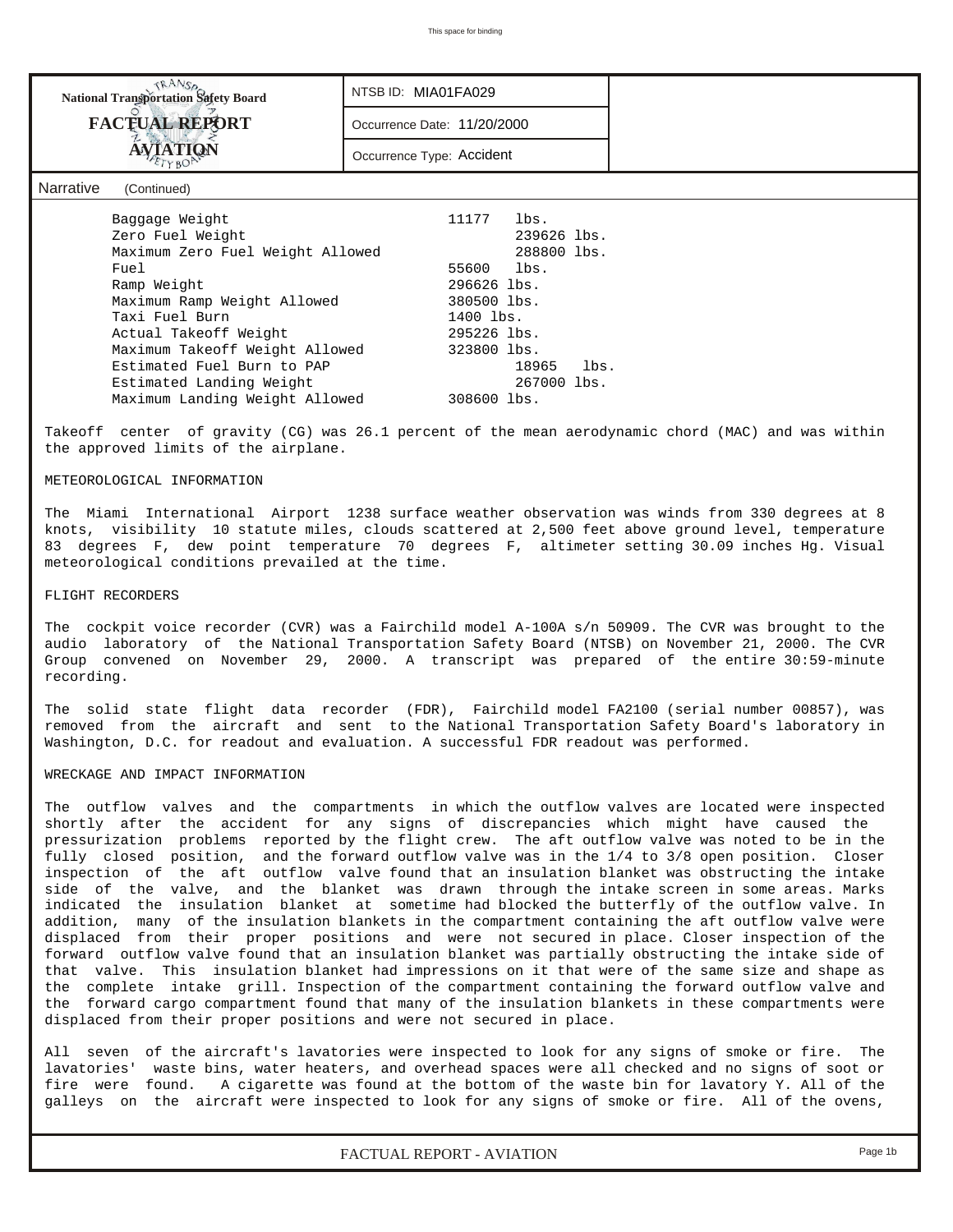| <b>National Transportation Safety Board</b> | NTSB ID: MIA01FA029         |  |
|---------------------------------------------|-----------------------------|--|
| <b>FACTUAL REPORT</b>                       | Occurrence Date: 11/20/2000 |  |
|                                             | Occurrence Type: Accident   |  |

waste containers, and food storage areas were inspected, and no signs of soot or fire were found. All of the cargo compartments on the aircraft were inspected for any signs of smoke or fire. All of the areas around the smoke detectors as well as other areas inside the cargo compartments and behind the cargo compartment walls were inspected, and no signs of soot or fire were found.

#### MEDICAL AND PATHOLOGICAL INFORMATION

Postmortem examination of the flight attendant who received fatal injuries during the emergency evacuation of the aircraft was performed by the Miami-Dade County Medical Examiner's Office. The cause of death was attributed to multiple blunt force injuries. Postmortem toxicology studies on specimens obtained from the fatally injured flight attendant was performed by the Miami-Dade County Medical Examiner's Office. The tests were negative for volatiles in chest blood and drugs in urine.

Post-accident toxicology testing on specimens obtained from the captain, first officer, six surviving flight attendants, and two flight service directors were negative for alcohol and drugs.

FIRE

There was no fire onboard the airplane in flight or after landing.

#### TESTS AND RESEARCH

The flight crew switched control of the pressurization system to the manual mode when they noticed a malfunction of the system during climb. The American Airlines, Inc., A-300 Operating Manual contains a procedure on page Air 5 of the Emergency/Abnormal Section, which the flight crew should follow after switching to manual control of the pressurization system. The procedure calls for the vertical speed control to be moved to the up or outflow valve full open position before landing. Also, the procedure calls for air conditioning packs 1 and 2 to be turned off on the ground and for the flight crew to check that the pressure differential of the airplane is zero before the doors are opened. A warning note on the page states: "On the ground both packs are selected off to ensure depressurization." The captain's A-300 Operating Manual was found open to this page after the accident. The flight crew stated that they did not complete the procedure for switching to manual pressurization. The forward outflow valve was found in the 3/8-open position and the aft outflow valve was found in the fully closed position after the accident.

The American Airlines A-300 Operating Manual contains a procedure on pages 4 and 5 of the Emergency/Abnormal Section, for Emergency Landing. The procedure lists "recommended actions before landing." Item 8 states, "Depressurize airplane and press Pack Switches Off. Ascertain that the differential pressure gauge reads zero." The flight crew stated they did not have time to complete this procedure because they were on final approach when the captain declared an emergency.

The American Airlines A-300 Operating Manual also contains the A-300 Emergency Procedures Checklist on pages 11 and 12. The Emergency Procedures Checklist contains a "Ground Evacuation" procedure. The "Ground Evacuation" procedure is also displayed on each pilot control wheel. The "Ground Evacuation" procedure does not call for the flight crew to check the differential pressure prior to commanding an emergency evacuation. The flight crew stated they did perform this checklist.

The flight crew's performance of the "Ground Evacuation" procedure required the crew to press in the RAM AIR switch. The American Airlines Computer-Based Training syllabus advises that "when the ram air switch is pressed in, the green "open" light illuminates, indicating that the ram air inlet is fully open to permit unrestricted ventilation, and also that both outflow valves are open." American Airlines' manuals replicate Airbus Industrie's operation and system description manuals concerning outflow valve operation. However, Airbus Industrie's manuals did not advise that the outflow valves will not move to a full open position when the RAM AIR switch is pressed in while in<br>manual pressurization mode. The flight crew stated that upon selection of the RAM AIR switch The flight crew stated that upon selection of the RAM AIR switch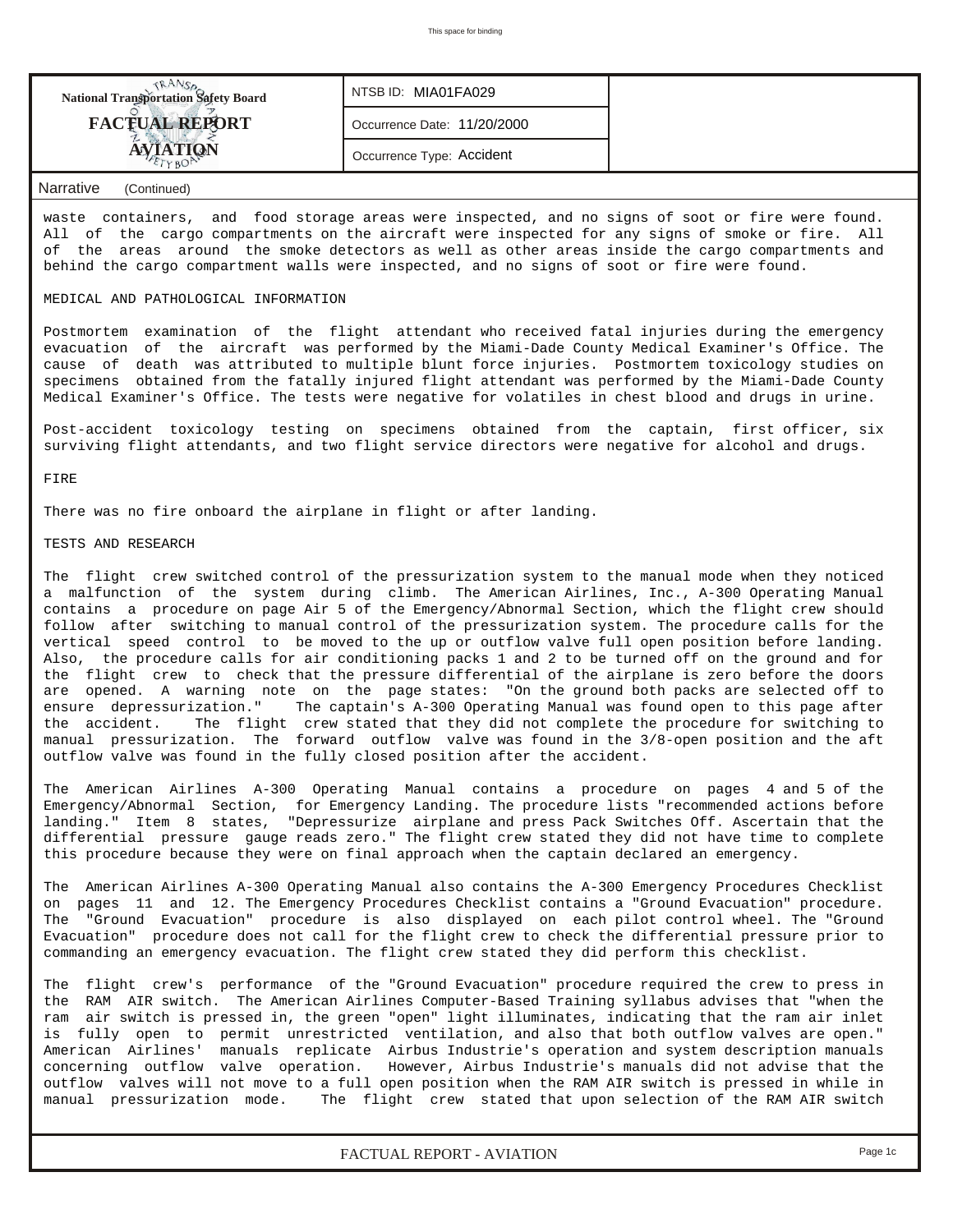| <b>National Transportation Safety Board</b> | NTSB ID: MIA01FA029         |  |
|---------------------------------------------|-----------------------------|--|
| <b>FACTUAL REPORT</b>                       | Occurrence Date: 11/20/2000 |  |
|                                             | Occurrence Type: Accident   |  |

during performance of the Emergency Evacuation Checklist, the illumination light indicated "OPEN." The flight crew was not aware that the RAM AIR switch would not open the outflow valves if the pressurization system was being operated in manual mode.

During the accident flight, the flight crew reported that the lavatory smoke alarms sounded and an aft cargo compartment loop fault light came on. The lavatory smoke alarms all operate independently of each other, while the cargo compartment smoke detectors work in pairs. A cargo compartment loop light indicates that one of the two cargo compartment smoke detectors in that loop has detected smoke but the other detector has not. This indication can be due to a malfunctioning detector or an actual fire. All of the smoke detectors that sounded their alarms during the accident flight were of the ionization type. During post-accident testing, all of the detectors could be made to sound their alarms, without smoke present, when subjected to abnormal pressure levels.

The pressurization control system is a fully automatic, electrically operated system. It consists of two identical independent automatic systems operating two outflow valves, one situated forward of the air conditioning bay and the other aft of the bulk cargo compartment. Each valve is operated by one of three electric motors; two of these motors are controlled independently by the two automatic systems, and the third motor (for the manual system) is controlled by a toggle switch located on the overhead panel in the flight compartment. In each valve, the drive mechanism and butterfly valve are common to either system, and the two automatic systems will alternately operate both valves. Each system is used alternately for each flight, the changeover being affected automatically between flights. In the event of a system failure, control is automatically transferred to the other system. The system function is dependent on pre-programmed cabin pressure altitude, aircraft altitude, and pre-selected landing altitude information. This information is relayed to the pressurization controller of either of the two systems selected. These units also automatically control pre-pressurization and depressurization procedures.

The cabin pressure controllers, mounted in the avionics compartment, are electronic devices intended to optimize the pressure build-up in the cabin while minimizing pressure fluctuations. In automatic mode, the controllers monitor and control cabin pressure automatically during all phases of flight. After landing (main landing gear compressed), the automatic mode commands the outflow valves to a fully open position 45 seconds after touchdown. When the cabin pressure is being controlled in manual mode, the outflow valves do not open automatically after touchdown.

The cabin altimeter was exposed to increased pressure to determine at what value of increased pressure the indicator would read 20,000 ft. This value was found to be 1351.9 mb (40.03 in. Hg or 19.61 psia). Disassembly of the unit showed unit design did not include any mechanical pointer stops.

Examination of the insulation blankets that were loose and had moved over the intakes of the forward and aft outflow valves showed that they were not the original blankets supplied with the airplane. According to American Airlines, the blankets were manufactured by American Airlines under the authority provided by CFR 14, 121.363 and 21.303b. Blankets nearest the forward outflow valve, which incorporated additional security incorporated by the airline, remained in place. Both compartments contained a mix of Airbus-and American Airlines-manufactured insulation. The American Airlines-manufactured insulation blankets did not have fasteners for securing the insulation blankets as recommended in Airbus data.

According to an e-mail from the FAA Seattle Aircraft Evaluation Group Program Manager for the A300 aircraft (Airworthiness), the A-300 and A-310 principal maintenance inspectors were informed of this accident and reported that of all U.S. operators, only American Airlines reported finding loose insulation blankets in their aircraft. American Airlines reported that four of their 33 aircraft inspected had loose blankets.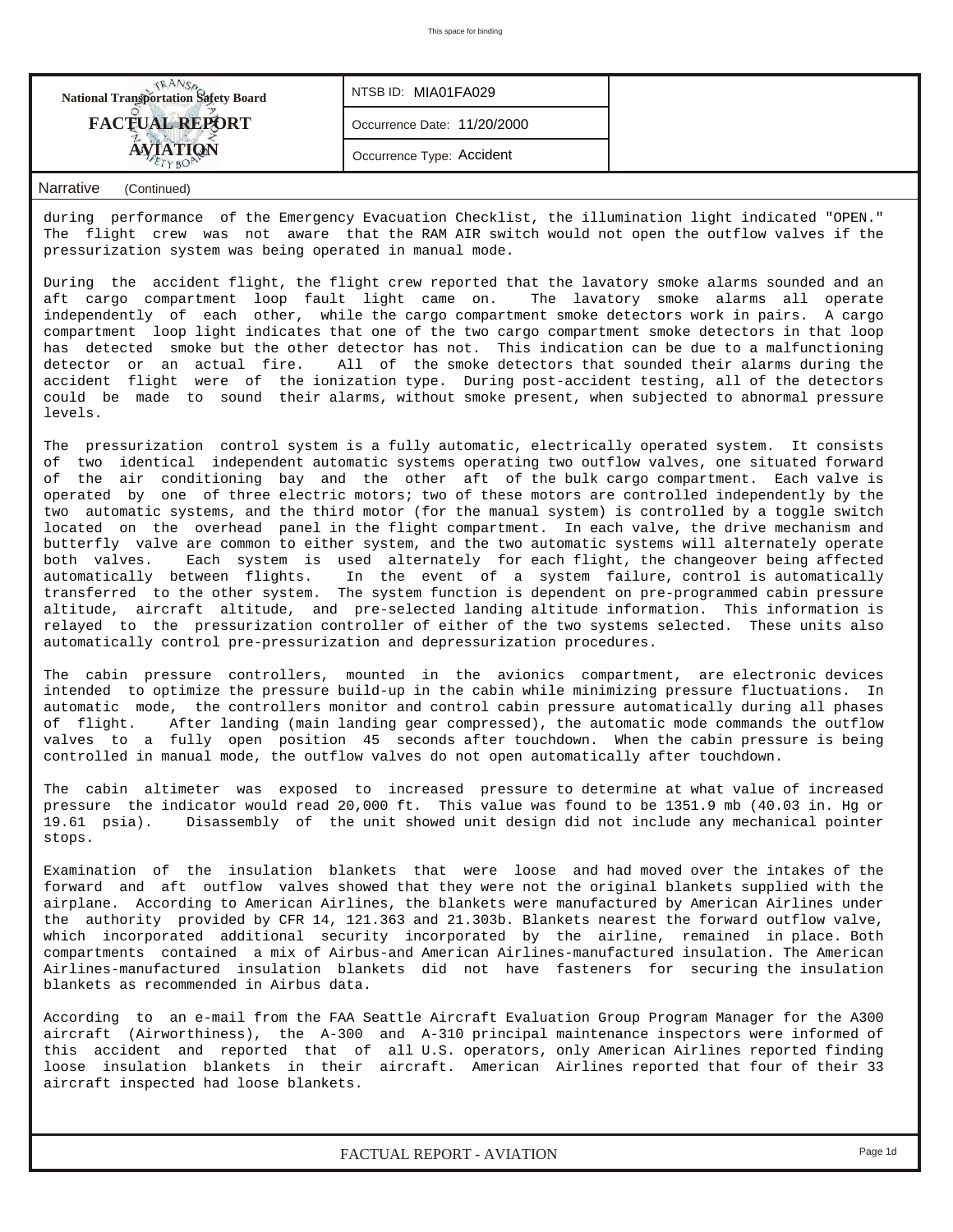| <b>FACTUAL REPORT</b> | Occurrence Date: 11/20/2000 |  |
|-----------------------|-----------------------------|--|
|                       | Occurrence Type: Accident   |  |

A review of records by U.S. Customs and American Airlines show no record that U.S. Customs Inspectors performed an inspection of the accident airplane between November 9, 2000, when the aft outflow valve was changed, and the time of the accident.

## ADDITIONAL INFORMATION

The accident airplane was released by the NTSB to John Darbo, American Airlines Flight Safety Department, on December 6, 2000. Components retained by the NTSB for further investigation were later released to American Airlines.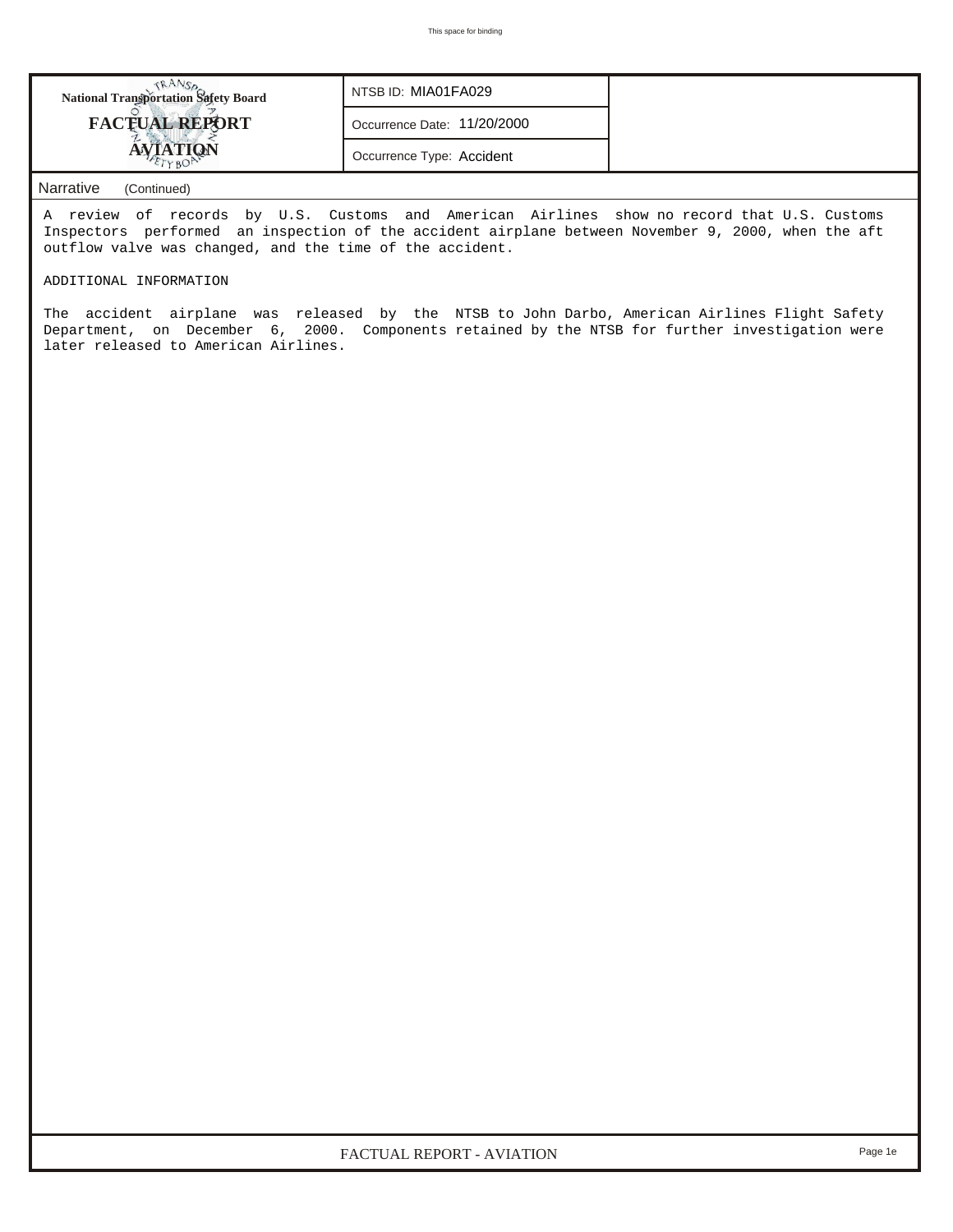| <b>National Transportation Safety Board</b>                                  |                      | NTSB ID: MIA01FA029 |                         |                             |           |    |                                         |           |                      |                           |                           |
|------------------------------------------------------------------------------|----------------------|---------------------|-------------------------|-----------------------------|-----------|----|-----------------------------------------|-----------|----------------------|---------------------------|---------------------------|
| FACTUAL REPORT                                                               |                      |                     |                         | Occurrence Date: 11/20/2000 |           |    |                                         |           |                      |                           |                           |
| <b>AVIATION</b>                                                              |                      |                     |                         | Occurrence Type: Accident   |           |    |                                         |           |                      |                           |                           |
| Landing Facility/Approach Information                                        |                      |                     |                         |                             |           |    |                                         |           |                      |                           |                           |
| <b>Airport Name</b>                                                          |                      |                     | Airport ID:             | <b>Airport Elevation</b>    |           |    | Runway Used                             |           | Runway Length        |                           | Runway Width              |
| Miami International                                                          |                      | <b>KMIA</b>         |                         |                             | 8 Ft. MSL | 30 |                                         | 9354      |                      | 150                       |                           |
| Runway Surface Type: Asphalt                                                 |                      |                     |                         |                             |           |    |                                         |           |                      |                           |                           |
| Runway Surface Condition: Dry                                                |                      |                     |                         |                             |           |    |                                         |           |                      |                           |                           |
| Type Instrument Approach: ILS-localizer Only                                 |                      |                     |                         |                             |           |    |                                         |           |                      |                           |                           |
| VFR Approach/Landing: None                                                   |                      |                     |                         |                             |           |    |                                         |           |                      |                           |                           |
| Aircraft Information                                                         |                      |                     |                         |                             |           |    |                                         |           |                      |                           |                           |
| Aircraft Manufacturer<br>Airbus Industrie                                    |                      |                     | Model/Series            | A300B4-605R                 |           |    |                                         |           | Serial Number<br>463 |                           |                           |
| Airworthiness Certificate(s): Transport                                      |                      |                     |                         |                             |           |    |                                         |           |                      |                           |                           |
| Landing Gear Type: Retractable - Tricycle                                    |                      |                     |                         |                             |           |    |                                         |           |                      |                           |                           |
| Homebuilt Aircraft? No                                                       | Number of Seats: 281 |                     |                         | Certified Max Gross Wt.     |           |    | 323800 LBS                              |           |                      | Number of Engines: 2      |                           |
| Engine Type:<br>Turbo Fan                                                    |                      |                     | <b>General Electric</b> | Engine Manufacturer:        |           |    | Model/Series:<br>CF6-80C2A5             |           |                      |                           | Rated Power:<br>61500 LBS |
| - Aircraft Inspection Information                                            |                      |                     |                         |                             |           |    |                                         |           |                      |                           |                           |
| Type of Last Inspection                                                      |                      |                     |                         | Date of Last Inspection     |           |    | Time Since Last Inspection              |           |                      | Airframe Total Time       |                           |
| <b>Continuous Airworthiness</b>                                              |                      |                     | 09/2001                 |                             |           |    |                                         | 345 Hours |                      |                           | 34346 Hours               |
| - Emergency Locator Transmitter (ELT) Information                            |                      |                     |                         |                             |           |    |                                         |           |                      |                           |                           |
| <b>ELT Installed? Yes</b>                                                    | ELT Operated? No     |                     |                         |                             |           |    | ELT Aided in Locating Accident Site? No |           |                      |                           |                           |
| Owner/Operator Information                                                   |                      |                     |                         |                             |           |    |                                         |           |                      |                           |                           |
| Registered Aircraft Owner                                                    |                      |                     | <b>Street Address</b>   | Rodney Square North         |           |    |                                         |           |                      |                           |                           |
| Wilmington Trust Company                                                     |                      |                     | City                    |                             |           |    |                                         |           |                      | State                     | Zip Code                  |
|                                                                              |                      |                     | <b>Street Address</b>   | Wilmington                  |           |    |                                         |           |                      | DE                        | 19890                     |
| Operator of Aircraft                                                         |                      |                     |                         | 4333 Amon Carter Blvd.      |           |    |                                         |           |                      |                           |                           |
| <b>AMERICAN AIRLINES</b>                                                     |                      |                     | City                    | Fort Worth                  |           |    |                                         |           |                      | <b>State</b><br><b>TX</b> | Zip Code<br>75261         |
| <b>Operator Does Business As:</b>                                            |                      |                     |                         |                             |           |    | Operator Designator Code: AALA          |           |                      |                           |                           |
| - Type of U.S. Certificate(s) Held:                                          |                      |                     |                         |                             |           |    |                                         |           |                      |                           |                           |
| Air Carrier Operating Certificate(s): Flag Carrier/Domestic                  |                      |                     |                         |                             |           |    |                                         |           |                      |                           |                           |
| Operating Certificate:                                                       |                      |                     |                         | Operator Certificate:       |           |    |                                         |           |                      |                           |                           |
| Regulation Flight Conducted Under: Part 121: Air Carrier                     |                      |                     |                         |                             |           |    |                                         |           |                      |                           |                           |
| Type of Flight Operation Conducted: Scheduled; International; Passenger Only |                      |                     |                         |                             |           |    |                                         |           |                      |                           |                           |
|                                                                              |                      |                     |                         | FACTUAL REPORT - AVIATION   |           |    |                                         |           |                      |                           | Page 2                    |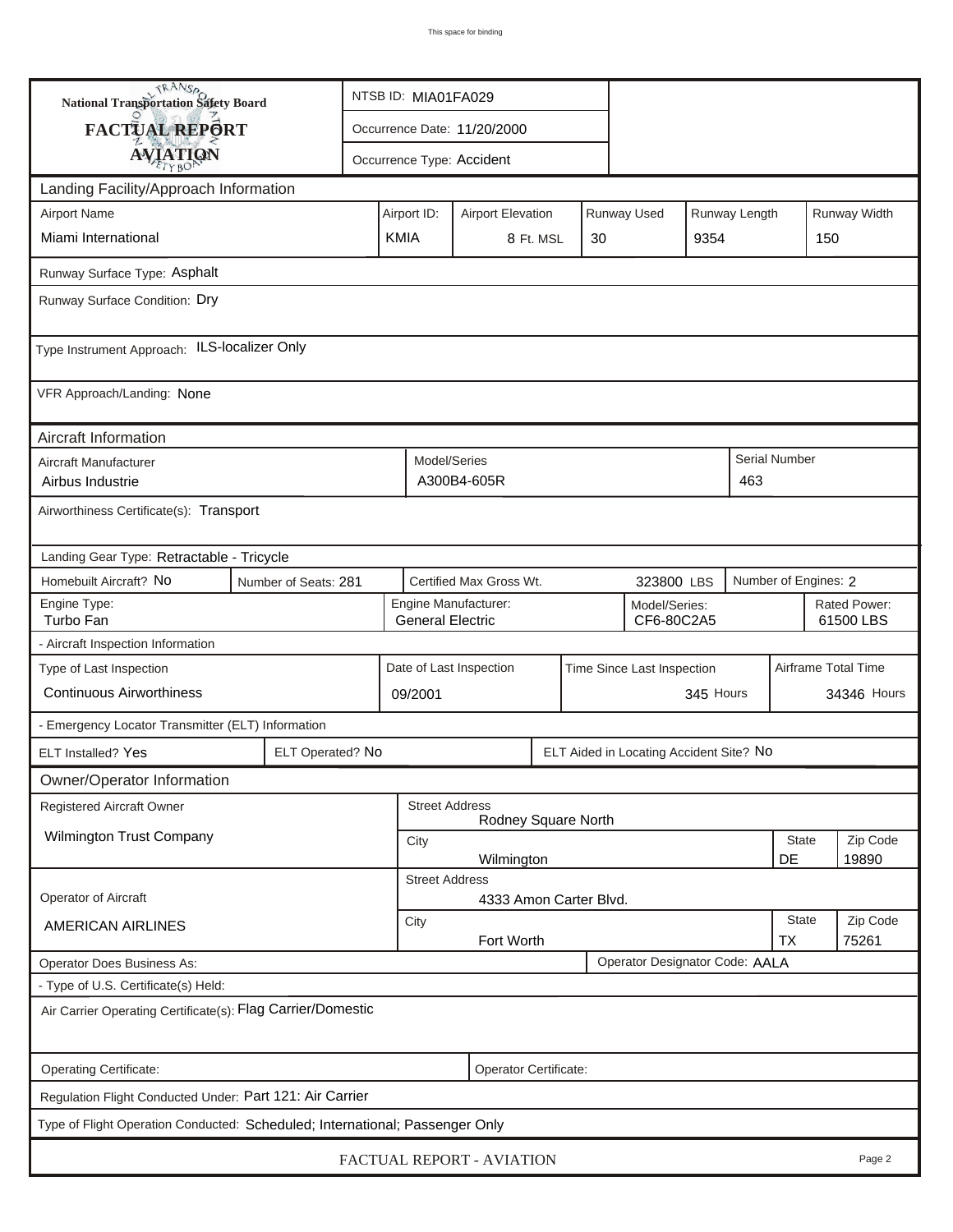|                       | <b>National Transportation Safety Board</b>                 |                                    |                        | NTSB ID: MIA01FA029                                                                        |                                      |         |              |        |                                         |           |              |                             |                     |
|-----------------------|-------------------------------------------------------------|------------------------------------|------------------------|--------------------------------------------------------------------------------------------|--------------------------------------|---------|--------------|--------|-----------------------------------------|-----------|--------------|-----------------------------|---------------------|
|                       | <b>FACTUAL REPORT</b>                                       |                                    |                        | Occurrence Date: 11/20/2000                                                                |                                      |         |              |        |                                         |           |              |                             |                     |
|                       |                                                             |                                    |                        |                                                                                            | Occurrence Type: Accident            |         |              |        |                                         |           |              |                             |                     |
|                       | <b>AVIATION</b>                                             |                                    |                        |                                                                                            |                                      |         |              |        |                                         |           |              |                             |                     |
|                       | <b>First Pilot Information</b>                              |                                    |                        |                                                                                            |                                      |         |              |        |                                         |           |              |                             |                     |
| Name                  |                                                             |                                    |                        |                                                                                            |                                      | City    |              |        |                                         |           | <b>State</b> | Date of Birth               | Age                 |
| On File               |                                                             |                                    |                        |                                                                                            |                                      | On File |              |        |                                         |           | On File      | On File                     | 44                  |
| Sex: M                | Seat Occupied: Left                                         |                                    |                        |                                                                                            | Principal Profession: Civilian Pilot |         |              |        |                                         |           |              | Certificate Number: On File |                     |
| Certificate(s):       |                                                             | Airline Transport; Flight Engineer |                        |                                                                                            |                                      |         |              |        |                                         |           |              |                             |                     |
| Airplane Rating(s):   |                                                             | Multi-engine Land                  |                        |                                                                                            |                                      |         |              |        |                                         |           |              |                             |                     |
|                       | Rotorcraft/Glider/LTA: None                                 |                                    |                        |                                                                                            |                                      |         |              |        |                                         |           |              |                             |                     |
|                       | Instrument Rating(s): Airplane                              |                                    |                        |                                                                                            |                                      |         |              |        |                                         |           |              |                             |                     |
| Instructor Rating(s): | None                                                        |                                    |                        |                                                                                            |                                      |         |              |        |                                         |           |              |                             |                     |
|                       |                                                             |                                    |                        |                                                                                            |                                      |         |              |        |                                         |           |              |                             |                     |
|                       | Type Rating/Endorsement for Accident/Incident Aircraft? Yes |                                    |                        |                                                                                            |                                      |         |              |        | Current Biennial Flight Review? 10/2000 |           |              |                             |                     |
|                       | Medical Cert.: Class 1                                      |                                    |                        | Medical Cert. Status: Valid Medical--no waivers/lim.<br>Date of Last Medical Exam: 06/2000 |                                      |         |              |        |                                         |           |              |                             |                     |
|                       |                                                             |                                    |                        |                                                                                            |                                      |         |              |        |                                         |           |              |                             |                     |
| - Flight Time Matrix  |                                                             | All A/C                            | This Make<br>and Model | Airplane<br>Single Engine                                                                  | Airplane<br>Mult-Engine              | Night   |              | Actual | Instrument                              | Simulated | Rotorcraft   | Glider                      | Lighter<br>Than Air |
| <b>Total Time</b>     |                                                             | 13043                              | 4650                   |                                                                                            |                                      |         |              |        |                                         |           |              |                             |                     |
|                       | Pilot In Command(PIC)                                       | 8612                               |                        |                                                                                            |                                      |         |              |        |                                         |           |              |                             |                     |
| Instructor            |                                                             |                                    |                        |                                                                                            |                                      |         |              |        |                                         |           |              |                             |                     |
| Last 90 Days          |                                                             | 135                                |                        |                                                                                            |                                      |         |              |        |                                         |           |              |                             |                     |
| Last 30 Days          |                                                             | 48                                 |                        |                                                                                            |                                      |         |              |        |                                         |           |              |                             |                     |
| Last 24 Hours         |                                                             | $\overline{7}$                     |                        |                                                                                            |                                      |         |              |        |                                         |           |              |                             |                     |
| Seatbelt Used? Yes    |                                                             |                                    |                        | Shoulder Harness Used? Yes                                                                 |                                      |         |              |        | <b>Toxicology Performed? Yes</b>        |           |              | Second Pilot? Yes           |                     |
|                       |                                                             |                                    |                        |                                                                                            |                                      |         |              |        |                                         |           |              |                             |                     |
|                       | Flight Plan/Itinerary                                       |                                    |                        |                                                                                            |                                      |         |              |        |                                         |           |              |                             |                     |
|                       | Type of Flight Plan Filed: IFR                              |                                    |                        |                                                                                            |                                      |         |              |        |                                         |           |              |                             |                     |
| Departure Point       |                                                             |                                    |                        |                                                                                            |                                      |         | <b>State</b> |        | Airport Identifier                      |           |              | Departure Time              | Time Zone           |
|                       | Same as Accident/Incident Location                          |                                    |                        |                                                                                            |                                      |         |              |        | MIA                                     |           | 1149         |                             | <b>EST</b>          |
| Destination           |                                                             |                                    |                        |                                                                                            |                                      |         | <b>State</b> |        | Airport Identifier                      |           |              |                             |                     |
|                       | PORT AU PRINCE                                              |                                    |                        |                                                                                            |                                      |         |              |        | <b>MTPP</b>                             |           |              |                             |                     |
|                       | Type of Clearance: IFR                                      |                                    |                        |                                                                                            |                                      |         |              |        |                                         |           |              |                             |                     |
| Type of Airspace:     | Class D                                                     |                                    |                        |                                                                                            |                                      |         |              |        |                                         |           |              |                             |                     |
|                       | Weather Information                                         |                                    |                        |                                                                                            |                                      |         |              |        |                                         |           |              |                             |                     |
| Source of Briefing:   |                                                             |                                    |                        |                                                                                            |                                      |         |              |        |                                         |           |              |                             |                     |
|                       | Company                                                     |                                    |                        |                                                                                            |                                      |         |              |        |                                         |           |              |                             |                     |
|                       | Method of Briefing: Telephone                               |                                    |                        |                                                                                            |                                      |         |              |        |                                         |           |              |                             |                     |
|                       |                                                             |                                    |                        |                                                                                            |                                      |         |              |        |                                         |           |              |                             |                     |
|                       |                                                             |                                    |                        |                                                                                            | FACTUAL REPORT - AVIATION            |         |              |        |                                         |           |              |                             | Page 3              |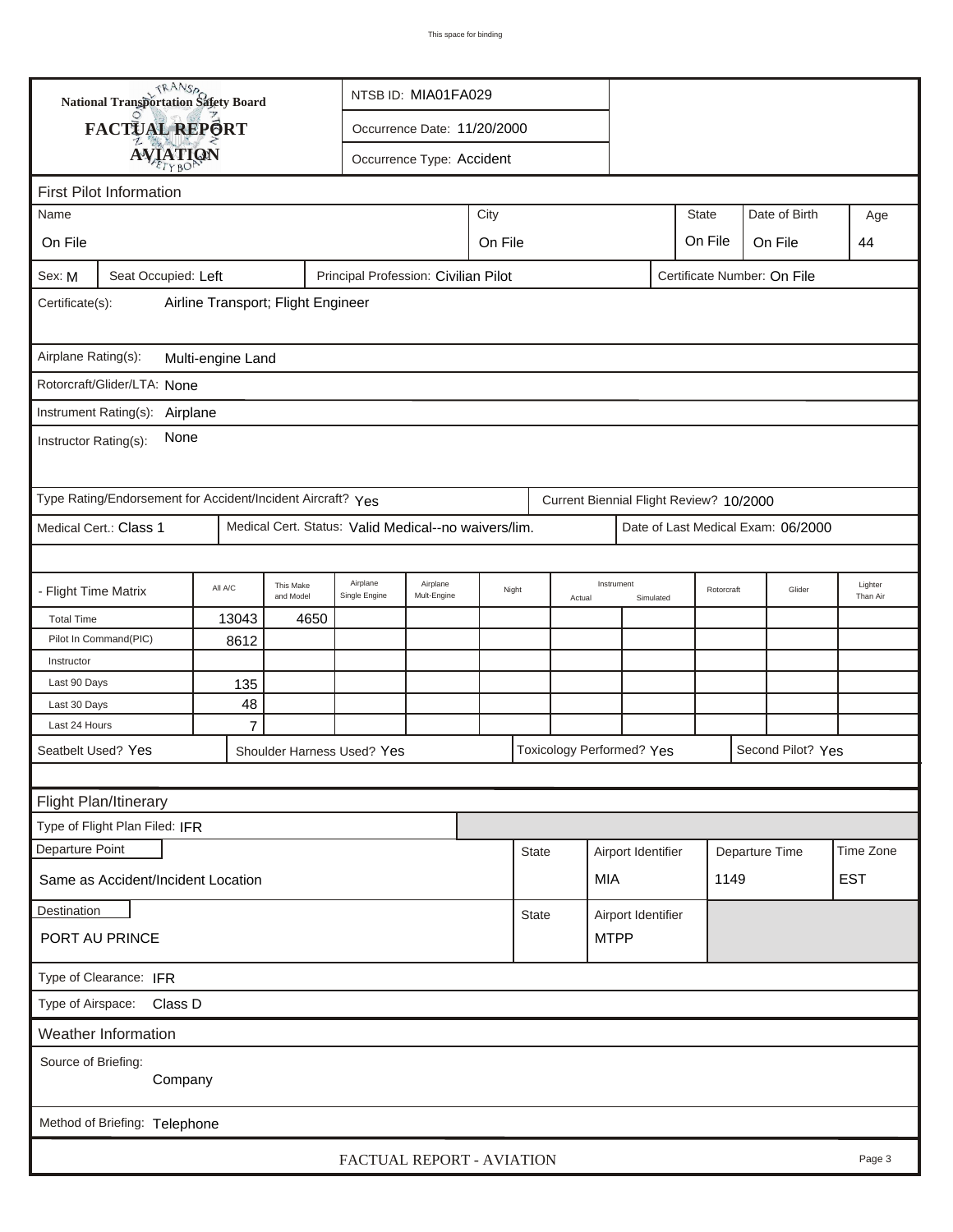|                        | <b>National Transportation Safety Board</b> |                  |                | NTSB ID: MIA01FA029  |           |                             |                                 |    |                                                       |                   |                              |        |
|------------------------|---------------------------------------------|------------------|----------------|----------------------|-----------|-----------------------------|---------------------------------|----|-------------------------------------------------------|-------------------|------------------------------|--------|
|                        | <b>FACTUAL REPORT</b>                       |                  |                |                      |           | Occurrence Date: 11/20/2000 |                                 |    |                                                       |                   |                              |        |
|                        | <b>AVIATION</b>                             |                  |                |                      |           | Occurrence Type: Accident   |                                 |    |                                                       |                   |                              |        |
|                        | Weather Information                         |                  |                |                      |           |                             |                                 |    |                                                       |                   |                              |        |
| WOF ID                 | <b>Observation Time</b>                     | Time Zone        |                | <b>WOF Elevation</b> |           |                             | WOF Distance From Accident Site |    |                                                       |                   | Direction From Accident Site |        |
|                        |                                             |                  |                |                      |           |                             |                                 |    |                                                       |                   |                              |        |
| MIA                    | 1238                                        | <b>EST</b>       |                | 8 Ft. MSL            |           |                             |                                 |    | <b>1 NM</b>                                           |                   | 90 Deg. Mag.                 |        |
|                        | Sky/Lowest Cloud Condition: Scattered       |                  |                |                      |           |                             | 2500 Ft. AGL                    |    | Condition of Light: Day                               |                   |                              |        |
|                        | Lowest Ceiling: None                        |                  |                | Ft. AGL              |           | Visibility:                 |                                 | 10 | <b>SM</b>                                             | Altimeter:        | 30.09                        | "Hg    |
| Temperature:           | 28 °C                                       | Dew Point:       |                | 21 °C                |           | Wind Direction: 330         |                                 |    |                                                       | Density Altitude: | 1300                         | Ft.    |
| Wind Speed: 8          |                                             | Gusts:           |                |                      |           |                             |                                 |    | Weather Condtions at Accident Site: Visual Conditions |                   |                              |        |
| Visibility (RVR):      | 0<br>Ft.                                    | Visibility (RVV) |                | 0                    | <b>SM</b> |                             | Intensity of Precipitation:     |    |                                                       |                   |                              |        |
|                        | Restrictions to Visibility: None            |                  |                |                      |           |                             |                                 |    |                                                       |                   |                              |        |
|                        |                                             |                  |                |                      |           |                             |                                 |    |                                                       |                   |                              |        |
| Type of Precipitation: | None                                        |                  |                |                      |           |                             |                                 |    |                                                       |                   |                              |        |
|                        |                                             |                  |                |                      |           |                             |                                 |    |                                                       |                   |                              |        |
|                        | Accident Information                        |                  |                |                      |           |                             |                                 |    |                                                       |                   |                              |        |
|                        | Aircraft Damage: Minor                      |                  |                | Aircraft Fire: None  |           |                             |                                 |    | Aircraft Explosion None                               |                   |                              |        |
|                        | Classification: U.S. Registered/U.S. Soil   |                  |                |                      |           |                             |                                 |    |                                                       |                   |                              |        |
|                        | - Injury Summary Matrix                     | Fatal            | Serious        | Minor                |           | None                        | <b>TOTAL</b>                    |    |                                                       |                   |                              |        |
| <b>First Pilot</b>     |                                             |                  |                |                      |           | 1                           | 1                               |    |                                                       |                   |                              |        |
| Second Pilot           |                                             |                  |                |                      |           | 1                           |                                 |    |                                                       |                   |                              |        |
| <b>Student Pilot</b>   |                                             |                  |                |                      |           |                             |                                 |    |                                                       |                   |                              |        |
|                        | Flight Instructor                           |                  |                |                      |           |                             |                                 |    |                                                       |                   |                              |        |
| <b>Check Pilot</b>     |                                             |                  |                |                      |           |                             |                                 |    |                                                       |                   |                              |        |
|                        | <b>Flight Engineer</b>                      |                  |                |                      |           |                             |                                 |    |                                                       |                   |                              |        |
|                        | Cabin Attendants                            | 1                |                |                      | 1         | 5                           | 7                               |    |                                                       |                   |                              |        |
| Other Crew             |                                             |                  |                |                      |           | 3                           | 3                               |    |                                                       |                   |                              |        |
| Passengers             |                                             |                  | $\mathbf{3}$   |                      | 18        | 100                         | 121                             |    |                                                       |                   |                              |        |
| - TOTAL ABOARD -       |                                             | 1                | $\mathbf{3}$   |                      | 19        | 110                         | 133                             |    |                                                       |                   |                              |        |
| Other Ground           |                                             | $\mathsf 0$      | $\overline{0}$ |                      | 0         |                             | 0                               |    |                                                       |                   |                              |        |
|                        | - GRAND TOTAL -                             | $\mathbf{1}$     | 3 <sup>2</sup> |                      | 19        | 110                         | 133                             |    |                                                       |                   |                              |        |
|                        |                                             |                  |                |                      |           |                             |                                 |    |                                                       |                   |                              |        |
|                        |                                             |                  |                |                      |           | FACTUAL REPORT - AVIATION   |                                 |    |                                                       |                   |                              | Page 4 |